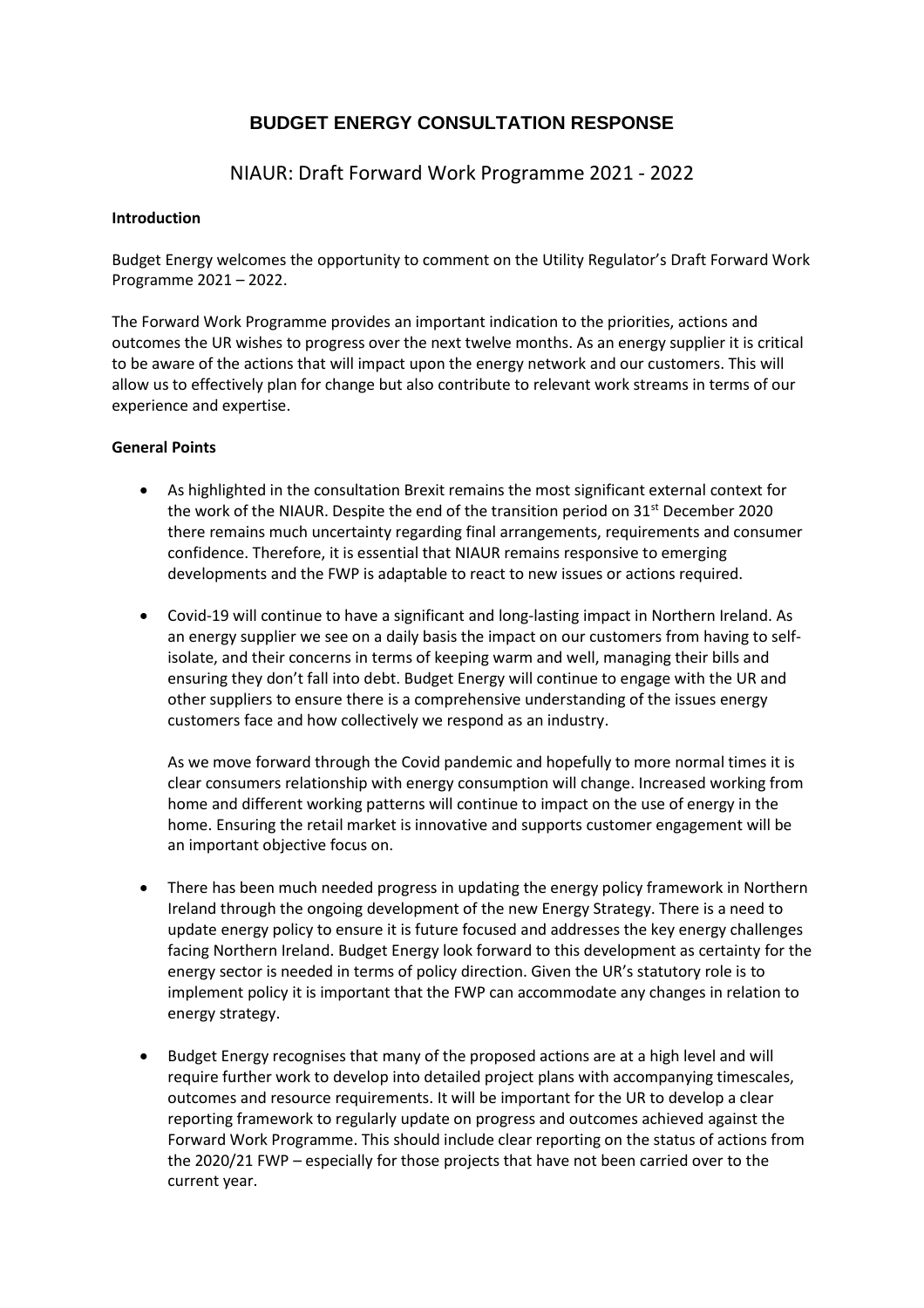• Many of the actions are not for the UR to deliver in isolation and will require input from stakeholders, especially suppliers such as Budget Energy. Therefore, it is essential that the delivery plan is clear to so stakeholders, such as energy suppliers, regarding anticipated inputs or contributions required (such as working groups, information requests or other consultations) so we can forward plan and allocate resources in order to fully contribute.

# **Specific Points**

The FWP contains a number of strategically important projects which directly impact Budget Energy.

# Strategic Objective 1: Promoting markets that deliver effective competition, informed choice and fair outcomes

Budget Energy previously highlighted support for the objectives and direction of the Consumer Protection Programme. We signalled our support for an increased focus on vulnerability and how best to support consumers who may face an unforeseen change in their circumstances. This will be increasingly important as we continue to face uncertainty as a result of Covid-19**.** Over the next year we look forward to further involvement as the key actions are progressed.

In relation to proposed changes to licence requirements to support innovation in retail markets it is important that the UR involves key stakeholders including energy suppliers in fully scoping this work. It will be essential to clearly identify how any changes will support innovation in the market, identify the requirements placed on suppliers and the clear, tangible outcomes for consumers

### Strategic Objective 2: Enabling 21<sup>st</sup> Century networks

In general, the actions listed in terms of Price Controls are as expected in terms of key regulatory activities throughout the year across both water and energy markets.

Additional detail will be required in relation to the Digitalisation Strategy for NI to support a more customer focused framework. In addition, the planned scoping exercise to review electricity network tariff structures will be of particular interest to electricity supply companies such as Budget Energy.

Given the potential significance of these two work areas on the operation of energy supply companies it will be critical for UR to keep suppliers updated on progress.

#### Strategic Objective 3: Ensuring security of supply and a low carbon future

A key activity listed within this objective is related to the development of a new Energy Strategy for Northern Ireland. Budget Energy as a key stakeholder is committed to informing and supporting the development of this strategy

This strategy will provide the strategic direction across all areas of energy efficiency, renewables, energy transition and low carbon future. The development of the revised energy strategy will influence the actions listed under this objective and it is important that the actions reflect the direction of travel in terms of policy.